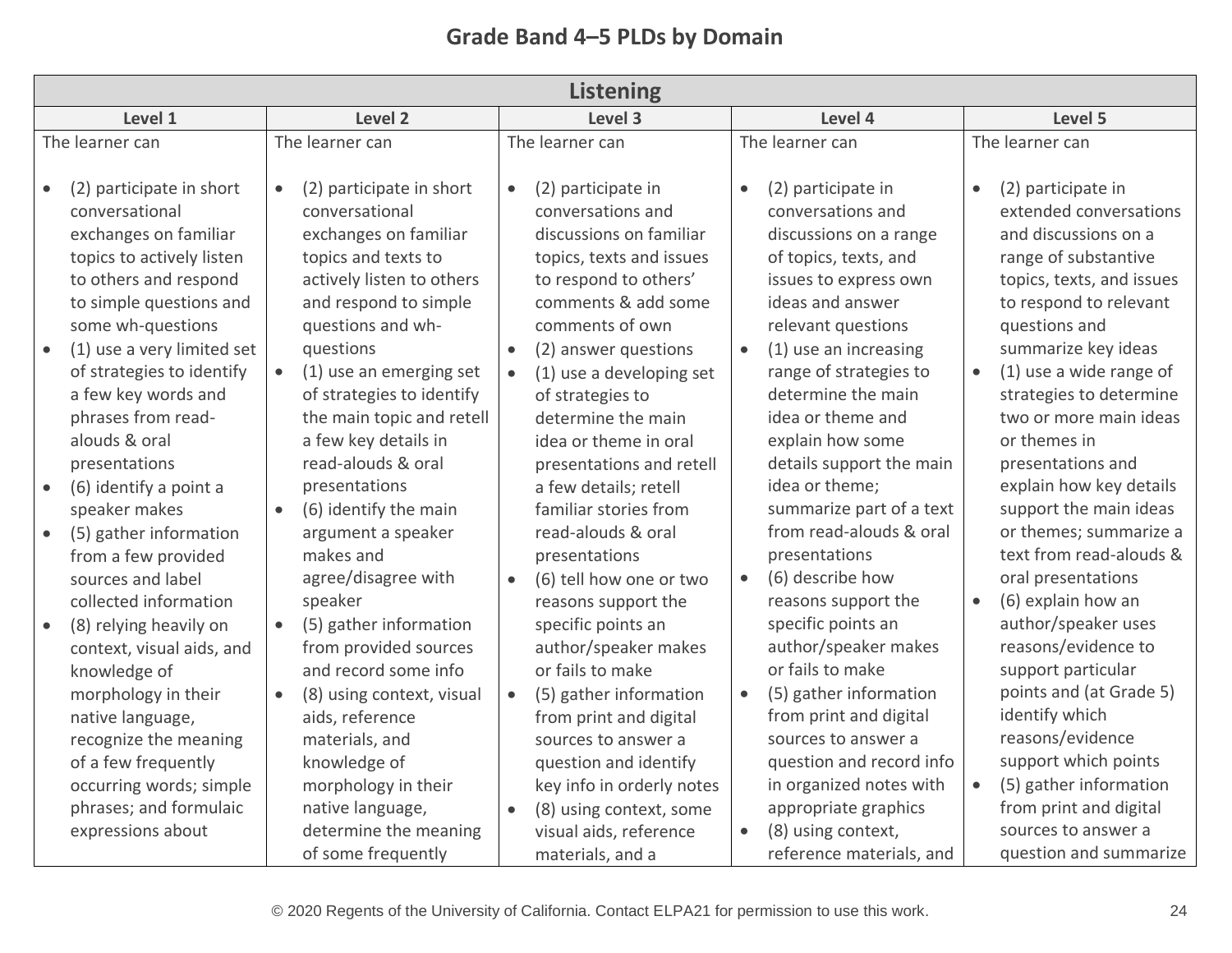| familiar topics,       | occurring words,       | developing knowledge    | an increasing knowledge | key ideas & info in             |
|------------------------|------------------------|-------------------------|-------------------------|---------------------------------|
| experiences, or events | phrases, and           | of English morphology,  | of morphology,          | organized notes with            |
|                        | expressions about      | determine the meaning   | determine the meaning   | appropriate graphics            |
|                        | familiar topics,       | of frequently occurring | of general academic and | (8) using context,<br>$\bullet$ |
|                        | experiences, or events | words and phrases and   | content-specific words  | reference materials and         |
|                        |                        | determine the meaning   | and phrases, and        | knowledge of                    |
|                        |                        | of some idiomatic       | determine the meaning   | morphology; determine           |
|                        |                        | expressions about       | of a growing number of  | the meaning of general          |
|                        |                        | familiar topics,        | idiomatic expressions   | academic and content-           |
|                        |                        | experiences, or events  | about a variety of      | specific words and              |
|                        |                        |                         | topics, experiences, or | phrases; and determine          |
|                        |                        |                         | events                  | the meaning of                  |
|                        |                        |                         |                         | figurative language (e.g.,      |
|                        |                        |                         |                         | metaphor, simile,               |
|                        |                        |                         |                         | adages & proverbs)              |
|                        |                        |                         |                         | about a variety of              |
|                        |                        |                         |                         | topics, experiences, or         |
|                        |                        |                         |                         | events                          |
|                        |                        |                         |                         |                                 |

| <b>Reading</b>                                                                                                                                                                                                                                                                                                            |                                                                                                                                                                                                                                                                                                                          |                                                                                                                                                                                                                                                                                                                                                    |                                                                                                                                                                                                                                                                                                                                          |                                                                                                                                                                                                                                                                                                                                                                     |  |  |
|---------------------------------------------------------------------------------------------------------------------------------------------------------------------------------------------------------------------------------------------------------------------------------------------------------------------------|--------------------------------------------------------------------------------------------------------------------------------------------------------------------------------------------------------------------------------------------------------------------------------------------------------------------------|----------------------------------------------------------------------------------------------------------------------------------------------------------------------------------------------------------------------------------------------------------------------------------------------------------------------------------------------------|------------------------------------------------------------------------------------------------------------------------------------------------------------------------------------------------------------------------------------------------------------------------------------------------------------------------------------------|---------------------------------------------------------------------------------------------------------------------------------------------------------------------------------------------------------------------------------------------------------------------------------------------------------------------------------------------------------------------|--|--|
| Level 1                                                                                                                                                                                                                                                                                                                   | Level <sub>2</sub>                                                                                                                                                                                                                                                                                                       | Level 3                                                                                                                                                                                                                                                                                                                                            | Level 4                                                                                                                                                                                                                                                                                                                                  | Level 5                                                                                                                                                                                                                                                                                                                                                             |  |  |
| The learner can                                                                                                                                                                                                                                                                                                           | The learner can                                                                                                                                                                                                                                                                                                          | The learner can                                                                                                                                                                                                                                                                                                                                    | The learner can                                                                                                                                                                                                                                                                                                                          | The learner can                                                                                                                                                                                                                                                                                                                                                     |  |  |
| (2) participate in written<br>exchanges on familiar<br>topics, experiences and<br>texts to present simple<br>information and<br>respond to simple<br>questions and some wh-<br>questions<br>(1) with a limited set of<br>$\bullet$<br>strategies, identify a few<br>key words and phrases<br>from simple written<br>texts | (2) participate in short<br>written exchanges on<br>familiar topics,<br>experiences, and texts<br>to present information<br>and ideas and respond<br>to simple questions and<br>wh-questions<br>(1) with emerging<br>strategies, identify the<br>main topic and retell a<br>few key details from<br>simple written texts | (2) participate in short<br>written exchanges on<br>familiar topics,<br>experiences, and texts<br>to respond to others'<br>comments and answer<br>questions about familiar<br>topics and texts<br>(1) with a developing set<br>of strategies, identify<br>main idea or theme,<br>retell a few key details,<br>and retell familiar<br>stories/texts | (2) participate in<br>$\bullet$<br>conversations,<br>discussions and written<br>exchanges about a<br>variety of topics,<br>experiences, and texts<br>to answer relevant<br>questions about a<br>variety of topics and<br>texts<br>(1) with an increasing<br>$\bullet$<br>range of strategies,<br>determine the main<br>idea or theme and | (2) participate in written<br>$\bullet$<br>exchanges about a<br>variety of topics,<br>experiences, and texts<br>to respond to relevant<br>questions; add relevant<br>and detailed<br>information using<br>evidence; summarize<br>the key ideas<br>(1) with a wide range of<br>$\bullet$<br>strategies, determine<br>two or more main ideas<br>or themes and explain |  |  |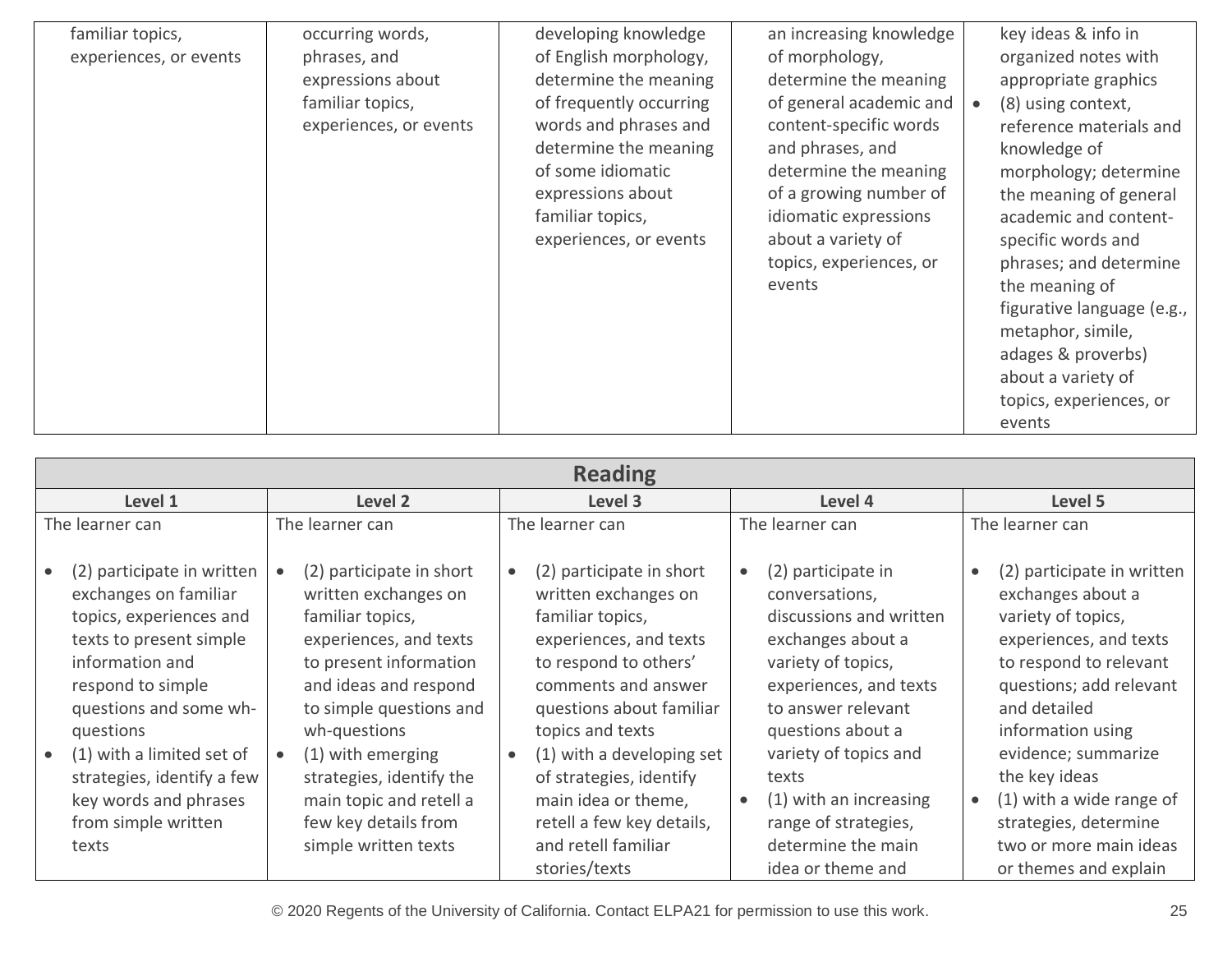| (6) identify a point an<br>author makes<br>(5) gather information<br>from a few provided<br>sources and label<br>collected information<br>(8) use context, visual<br>aids and knowledge of | (6) identify a reason an<br>$\bullet$<br>author gives to support<br>a main point and<br>agree/disagree with the<br>author<br>(5) gather information<br>from provided sources<br>and record some info                                                               | $\bullet$<br>$\bullet$ | (6) tell how one or two<br>reasons support the<br>specific points an author<br>makes or fails to make<br>(5) gather information<br>from print and digital<br>sources to answer a<br>question and identify                                                                                           | $\bullet$              | explain how some key<br>details support the main<br>idea or theme;<br>summarize part of a text<br>from written texts<br>(6) describe how<br>reasons support the<br>specific points an author                                                                                                                                                                                                                                                                                  | $\bullet$              | how key details support<br>the main ideas or<br>themes; summarize a<br>text from written texts<br>(6) explain how an<br>author uses reasons and<br>evidence to support or<br>fail to support particular                                                                                                                                                                                                                                                              |
|--------------------------------------------------------------------------------------------------------------------------------------------------------------------------------------------|--------------------------------------------------------------------------------------------------------------------------------------------------------------------------------------------------------------------------------------------------------------------|------------------------|-----------------------------------------------------------------------------------------------------------------------------------------------------------------------------------------------------------------------------------------------------------------------------------------------------|------------------------|-------------------------------------------------------------------------------------------------------------------------------------------------------------------------------------------------------------------------------------------------------------------------------------------------------------------------------------------------------------------------------------------------------------------------------------------------------------------------------|------------------------|----------------------------------------------------------------------------------------------------------------------------------------------------------------------------------------------------------------------------------------------------------------------------------------------------------------------------------------------------------------------------------------------------------------------------------------------------------------------|
| morphology in native<br>language to recognize<br>the meaning of a few<br>frequently occurring<br>words, phrases, and<br>formulaic expressions in<br>simple written texts                   | (8) using context, some<br>visual aids, reference<br>materials, and<br>knowledge of<br>morphology in his or her<br>native language to<br>determine the meaning<br>of some frequently<br>occurring words,<br>phrases, and<br>expressions in simple<br>written texts | $\bullet$              | key info in orderly notes<br>(8) using context, visual<br>aids, reference<br>materials, and a<br>developing knowledge<br>of English morphology,<br>determine the meaning<br>of frequently occurring<br>words and phrases and<br>determine the meanings<br>of some idiomatic<br>expressions in texts | $\bullet$<br>$\bullet$ | makes or fails to make<br>(5) gather information<br>from print and digital<br>sources to answer a<br>question and record<br>information in<br>organized notes, with<br>charts, tables & graphics<br>(8) using context,<br>reference materials, and<br>an increasing<br>knowledge of<br>morphology, determine<br>the meaning of general<br>academic and content-<br>specific words and<br>determine the meaning<br>of a growing number of<br>idiomatic expressions in<br>texts | $\bullet$<br>$\bullet$ | points and (at Grade 5),<br>identify which reasons<br>and evidence support<br>which points<br>(5) gather information<br>from print and digital<br>sources and summarize<br>key ideas/information in<br>detailed and orderly<br>notes<br>(8) using context,<br>reference materials, and<br>knowledge of<br>morphology; determine<br>the meaning of general<br>academic and content-<br>specific words;<br>determine the meaning<br>of figurative language in<br>texts |

| <b>Writing</b>                                                                                    |                                                                                                      |                                                                                                 |                                                                                                         |                                                                                   |  |  |
|---------------------------------------------------------------------------------------------------|------------------------------------------------------------------------------------------------------|-------------------------------------------------------------------------------------------------|---------------------------------------------------------------------------------------------------------|-----------------------------------------------------------------------------------|--|--|
| Level 1                                                                                           | Level 2                                                                                              | Level 3                                                                                         | Level 4                                                                                                 | Level 5                                                                           |  |  |
| The learner can                                                                                   | The learner can                                                                                      | The learner can                                                                                 | The learner can                                                                                         | The learner can                                                                   |  |  |
| (2) participate in short<br>written exchanges on<br>familiar topics, texts,<br>and experiences or | (2) participate in short<br>written exchange on<br>familiar topics, texts,<br>experiences; recount a | (2) participate in short<br>written exchanges on<br>familiar topics, texts,<br>and experiences, | (2) participate in written<br>exchanges about a<br>variety of texts, topics,<br>and experiences, adding | (2) participate in<br>extended written<br>exchanges of<br>information and express |  |  |

© 2020 Regents of the University of California. Contact ELPA21 for permission to use this work. 26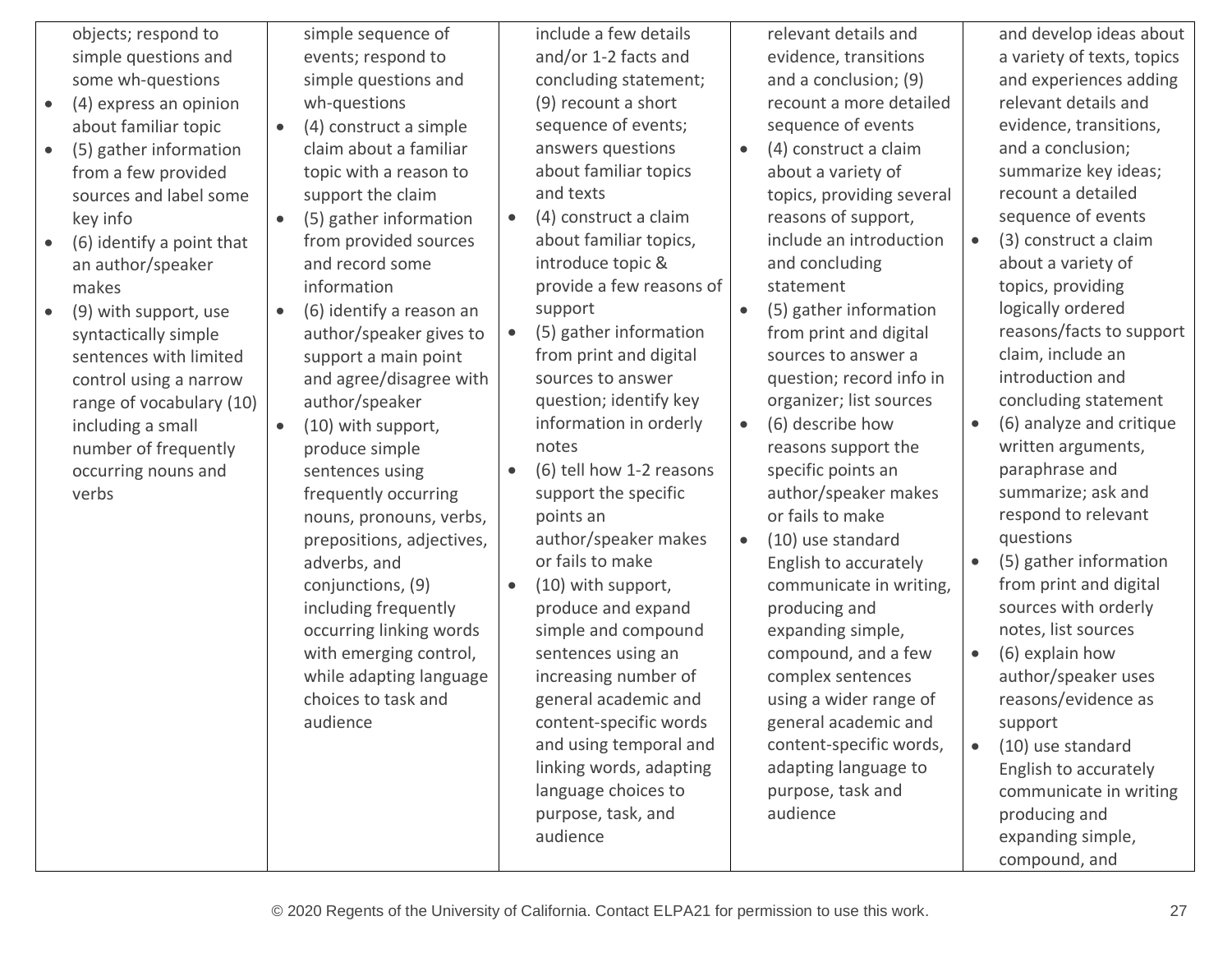|  |  | complex sentences<br>using a wide range of     |
|--|--|------------------------------------------------|
|  |  | general academic and<br>content-specific words |
|  |  | with correct verb tense                        |
|  |  | adapting language to                           |
|  |  | the purpose, task and                          |
|  |  | audience                                       |

| <b>Speaking</b>                                                                                                                                                                                                                            |                                                                                                                                                                                                                    |                                                                                                                                                                                                                         |                                                                                                                                                                                                                    |                                                                                                                                                                                                                  |  |  |
|--------------------------------------------------------------------------------------------------------------------------------------------------------------------------------------------------------------------------------------------|--------------------------------------------------------------------------------------------------------------------------------------------------------------------------------------------------------------------|-------------------------------------------------------------------------------------------------------------------------------------------------------------------------------------------------------------------------|--------------------------------------------------------------------------------------------------------------------------------------------------------------------------------------------------------------------|------------------------------------------------------------------------------------------------------------------------------------------------------------------------------------------------------------------|--|--|
| Level 1                                                                                                                                                                                                                                    | Level 2                                                                                                                                                                                                            | Level 3                                                                                                                                                                                                                 | Level 4                                                                                                                                                                                                            | Level 5                                                                                                                                                                                                          |  |  |
| The learner can                                                                                                                                                                                                                            | The learner can                                                                                                                                                                                                    | The learner can                                                                                                                                                                                                         | The learner can                                                                                                                                                                                                    | The learner can                                                                                                                                                                                                  |  |  |
| (3) communicate simple<br>$\bullet$<br>information about<br>familiar texts, topics,<br>events, or objects in the<br>environment (2) to<br>participate in short<br>conversations, respond<br>to simple questions and<br>some wh- questions, | (3) communicate simple<br>messages about familiar<br>texts, topics, and<br>experiences to deliver<br>short oral<br>presentations, (2)<br>participate in short<br>conversations, respond<br>to simple questions and | (2) communicate about<br>familiar texts, topics,<br>and experiences to<br>participate in short<br>discussions, respond to<br>others' comments, and<br>add own comments; (3)<br>deliver short oral<br>presentations; (4) | (2) communicate variety<br>$\bullet$<br>of texts, topics, and<br>experiences to<br>participate in<br>discussions/<br>conversations, build on<br>others' ideas, and<br>express own ideas; (3)<br>deliver short oral | (2) communicate about<br>a variety of texts, topics,<br>experiences to<br>participate in extended<br>discussions/<br>conversations, build on<br>others' ideas, and<br>express own ideas;<br>summarize key ideas; |  |  |
| and (4) express an<br>opinion<br>(5) gather info from a<br>$\bullet$<br>few provided sources                                                                                                                                               | wh-questions, (4)<br>construct a claim and<br>give a reason to<br>support, (9) and with                                                                                                                            | present one or two<br>facts; include an intro<br>and concluding<br>statement; (2) ask and                                                                                                                               | presentations; (2) add<br>relevant info; include an<br>intro and a concluding<br>statement; ask and                                                                                                                | (3) deliver oral<br>presentations with<br>relevant details (using<br>evidence) to develop;                                                                                                                       |  |  |
| (6) identify a point an<br>$\bullet$<br>author or speaker<br>makes                                                                                                                                                                         | support, recount a<br>simple sequence of<br>events                                                                                                                                                                 | answer questions; (4)<br>construct a claim and<br>provide several                                                                                                                                                       | answer relevant<br>questions; (4) construct<br>a claim and provide                                                                                                                                                 | (4) include intro and a<br>concluding statement;<br>pose and respond to                                                                                                                                          |  |  |
| (8) recognize the<br>$\bullet$<br>meaning of some words                                                                                                                                                                                    | (5) gather info from a<br>few provided sources                                                                                                                                                                     | supporting reasons;<br>construct a claim and<br>provide several reasons;                                                                                                                                                | sufficient reasons; (9)<br>recount a short<br>sequence of events                                                                                                                                                   | relevant questions;<br>construct a claim with<br>logically ordered                                                                                                                                               |  |  |
| (9) with support, use a<br>$\bullet$<br>narrow range of vocab<br>(nouns and verbs) and<br>syntactically simple<br>sentences with limited<br>control                                                                                        | (6) identify a reason an<br>$\bullet$<br>author/speaker gives to<br>support main point;<br>agree or disagree<br>(10) with support,<br>$\bullet$<br>produce simple                                                  | (9) recount a short<br>sequence of events<br>(5) gather info from<br>$\bullet$<br>print and digital sources<br>to answer a question                                                                                     | (5) gather info from<br>$\bullet$<br>print and digital sources<br>to answer a question<br>(6) describe how<br>$\bullet$<br>reasons support specific                                                                | reasons/facts; (9)<br>recount a more detailed<br>sequence of events<br>(5) gather info from<br>$\bullet$<br>print and digital sources                                                                            |  |  |

© 2020 Regents of the University of California. Contact ELPA21 for permission to use this work. 28